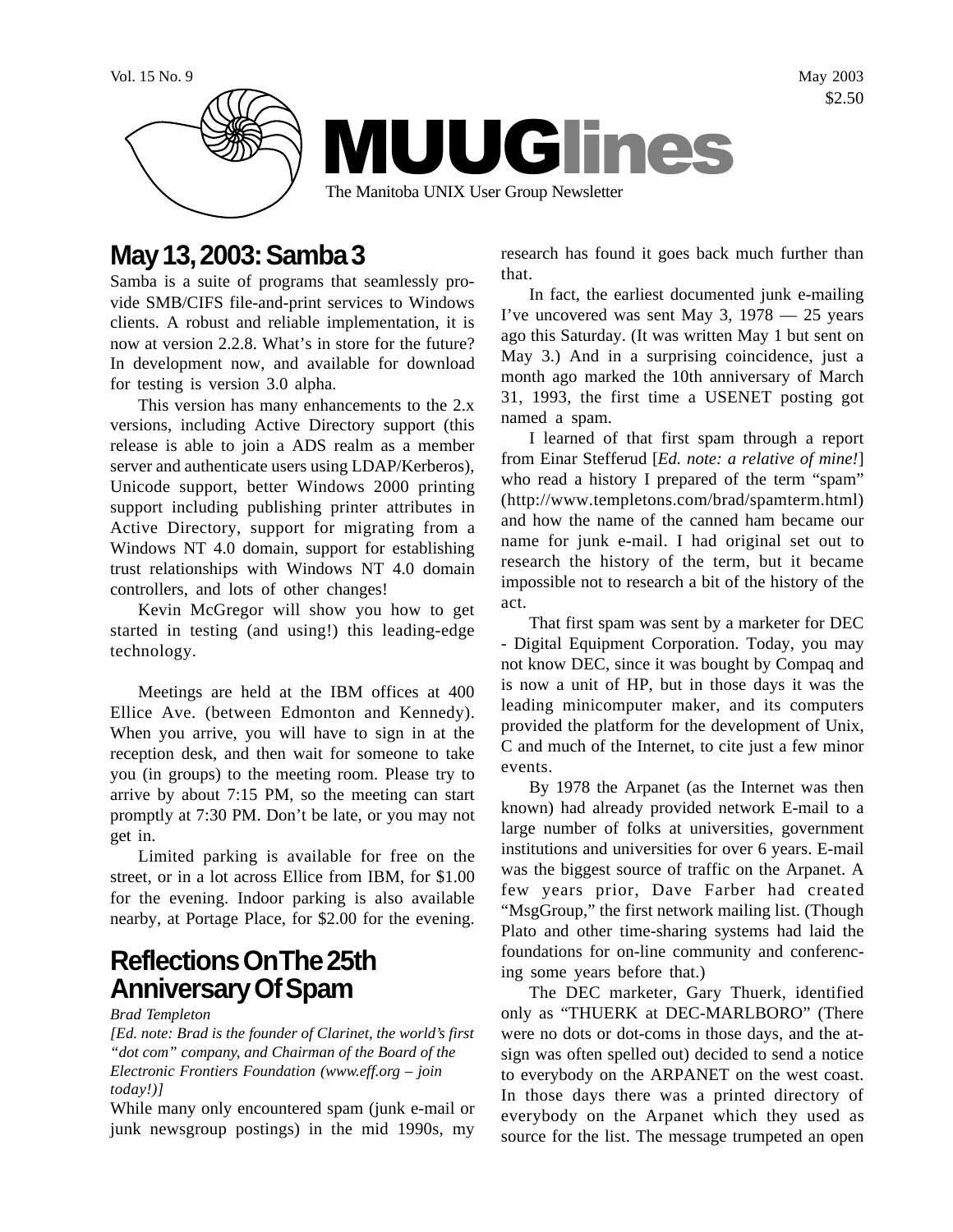house to show off new models of the Dec-20 computer, a foray into larger, almost mainframesized systems.

This was a spam, though the term would not be used to refer to it for another 15 years. Thuerk had his technical associate, early DEC employee Carl Gartley, send the message from his account after several edits. Alas, at first he didn't do it right. The Tops-20 mail program would only take 320 addresses, so all the other addresses overflowed into the body of the message. When they found that some customers hadn't got it, they re-sent to the rest.

As you can guess there was quite a response, with (as is typical) far more volume of debate than actual spam. It's amusing to see that one future celebrity — a young free software guru Richard Stallman — at first wondered why people were so upset about the message. He later said the mistaken placement of all the addresses into the body did bother him, but he gets the dubious honour of being perhaps the first spam defender. Of course like all of us he was 25 years younger and the problem was brand new.

In those days the Arpanet had an official "acceptable use policy" which limited it to use in support of research and education. So this message was a pretty clear violation, and the DCA, which ran the Arpanet, gave a very stern call to Thuerk's boss about the matter. The policy was well enough known over time that we would not see significant spam for many years to come after that.

See http://www.templetons.com/brad/spam/ spam25.html for more of Brad's reflections on spam.

#### **OpenBSD 3.3**

We "pre-announced" this last month, but it's worth repeating. As of May 1, OpenBSD 3.3 is current. Todd Miller (Todd.Miller@courtesan.com) writes:

OpenBSD 3.3 has been released and is now available from select ftp mirrors. We believe this is our best release ever with cool new features including ProPolice stack protection in the compiler (http:/ /www.trl.ibm.com/projects/security/ssp/), queue support for pf (traffic shaping), an hppa (pa-risc) port, W^X for some platforms (sparc, sparc64, alpha and hppa), privilege separation in the X server and xconsole, fewer setuid binaries, a new

spam deferral daemon and much, much more.

This is our 13th release on CD-ROM (and 14th via FTP). We remain proud of OpenBSD's record of seven years with only a single remote hole in the default install. As in our previous releases, 3.3 provides significant improvements, including new features, in nearly all areas of the system.

See http://lwn.net/Articles/30858/ for the full announcement, and for even more detail on the architecture-independent changes from 3.2 (such as "smtpd(8) has left the building"), see http:// www.openbsd.org/plus33.html.

#### **A Very Brief Introduction to Squid Configuration**

#### *By Kevin McGregor*

I recently set up a PC at work to perform Web caching using Squid (www.squid-cache.org), and it was so easy I thought I'd share a few details. I will assume, though, that you know enough to successfully install a common Linux or BSD distribution, and locate and install the Squid package. This is about configuration, after all!

The necessity that urged this was the fact that not all PCs where I work had direct Internet access, which made downloading and installing updates more tedious than I thought it should be. Since I knew of one available IP address which was allowed this access, I thought setting up a PC using that address and running a Web proxy would help me out significantly. And it has!

First, a word about partitioning. This project was limited in scope to Web proxy and caching only, with no other services provided by this system. Therefore, my decisions were based on that assumption. I only had a 6 GB hard drive to play with, so I made a few guesses to work with. I used Red Hat Linux, and used the "server" installation selection. Taking most of the defaults left me with a 100 MB "/boot" partition, a modest-sized swap partition to suit the 128 MB of RAM, and the rest was in "/", the root partition. The set up I went with allowed several gigabytes that could be used for web caching, but I am currently working with a cache of 1 GB.

In my case, the configuration file, squid.conf, is found in /etc/squid. A default configuration file (squid.conf) is provided, with a copy named squid.conf.default for reference. This default file, like those of all quality open-source software,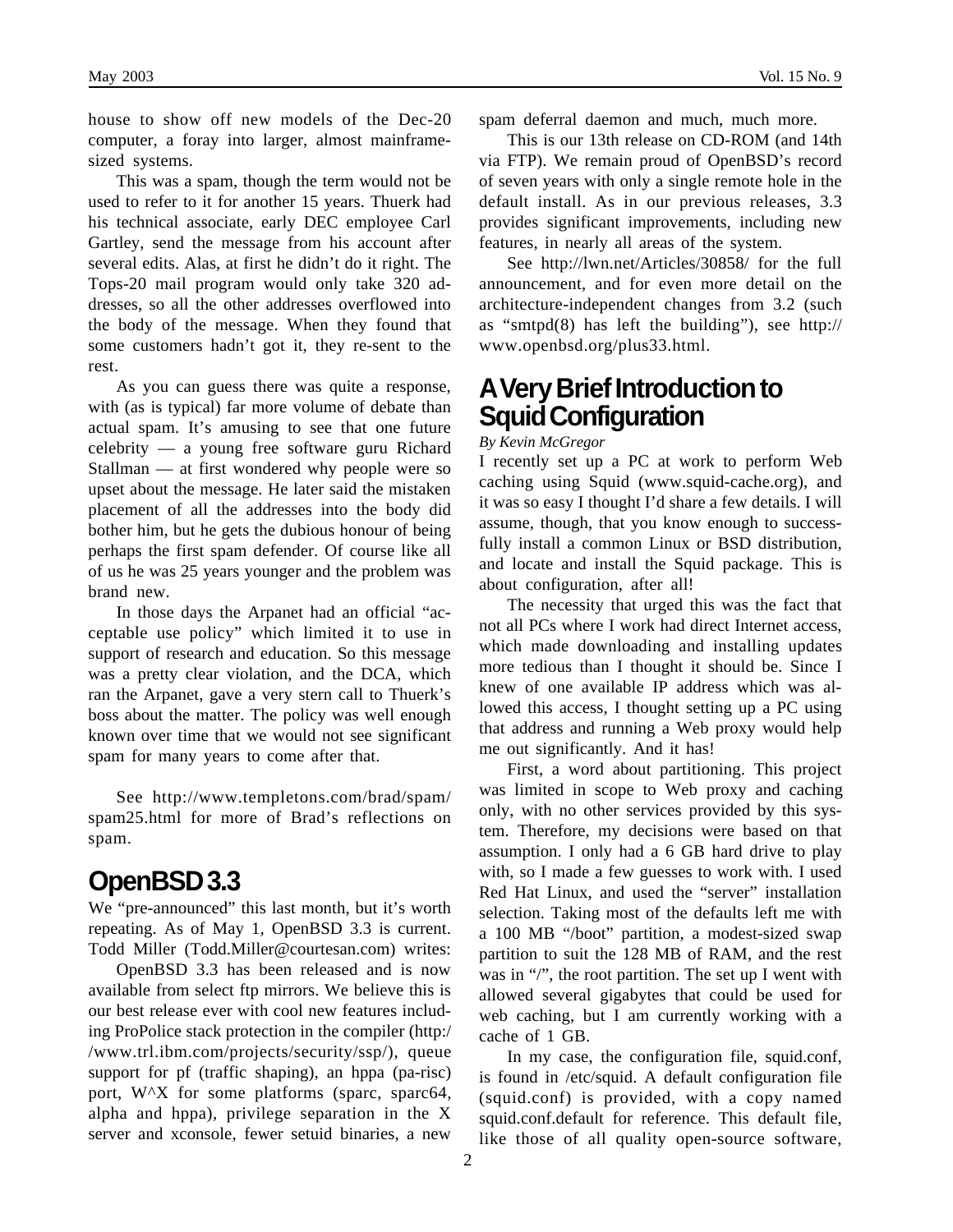contains many examples and explanations of the settings. Combined with the usual readme files, a basic set up is a snap.

First, use top or cat /proc/meminfo to find out how much free RAM you have before starting Squid. Squid uses some RAM for caching, and a good rule of thumb (according to the documentation) is 1/3 of available RAM. In my case there was about 75 MB free. So: cache\_mem 25 MB

Next, set the caching directory. The default location is in /var/spool/squid. For more sophisticated environments, you might consider mounting a separate partition as /var/spool/squid. The only change you need make to the following line is the first number, which is the total disk space (in KB) to dedicate to caching. As I mentioned above, I'm using approximately 1 GB:

cache\_dir ufs /var/spool/squid 1000 16 256

There are several ways to limit which hosts are allowed to use this proxy; I'm allowing all hosts with IP addresses in the 192.168.7.0 and 192.168.8.0 networks to use it:

acl allowed hosts src 192.168.7.0/255.255.255.0 192.168.8.0/255.255.255.0

"Acl" is an abbreviation for "Access Control List". "Allowed hosts" is a label you make up. "Src" determines that the source IP address is checked, and the remainder of the line is a spaceseparated list of networks (network-address/network-mask) or IP addresses to which you want to grant Internet access. The ACL by itself does nothing (despite the very obvious label you gave it). You still have to specify what type of access applies to this ACL:

```
http_access allow allowed_hosts
```
As a safety precaution, they suggest using the following in case you have web applications running on the proxy server: http\_access deny to\_localhost

Lastly, to set a special hostname (other than that returned by gethostname()) for use in error messages and the like:

visible\_hostname ProxyServer

That's it! Now enable it with chkconfig squid on

```
and start it with
/etc/init.d/squid start
```
If all is well, set your web browser to use <proxy-server-IP-address> as the proxy and 3128 as the proxy port, and happy accelerated web browsing!

#### **Even Fonts Can Have Bugs**

Announced recently at GnomeDesktop.org: "This is the Bitstream Vera family of fonts, version 1.10, the first version available under a free license. Please discard the beta test fonts.

Note that these fonts have tighter spacing (leading) than the beta test version of Vera, and that 0O and l1 are clearly distinguishable in the mono family, as well as many other fixes and adjustments. The leading adjustments required redesigning the accents, and took extra time to complete."

Get the new versions at http://www.gnome.org/ fonts/.

#### **Novell Forge Launched**

Having contributed for years to open source community projects such as Apache and OpenLDAP, Novell is today creating a more direct path to its open source initiatives with the launch of the Novell® Forge Web site (http://forge.novell.com), an open source developer resource. As part of the announcement of Novell Forge, the company is releasing the source code of the Novell Nsure™ UDDI Server, which makes Web services registries more secure and easier to manage by adding identity management capabilities to the Universal Description, Discovery and Integration (UDDI) standard.

"Novell believes strongly that the use of open source technology must be reciprocated by giving back to the community; and for years we've quietly contributed to a number of open source projects," said Chris Stone, Novell vice chairman - Office of the CEO. "The launch of NetWare® 6.5, which makes significant use of open source components like Apache, Tomcat, MySQL\* and PHP/Perl, is a milestone in Novell's commitment to open source - so it only makes sense that we also increase our commitment to giving back, with the launch of Novell Forge and the release of the first industrialstrength, open source UDDI server."

Through the Novell Forge site, developers will